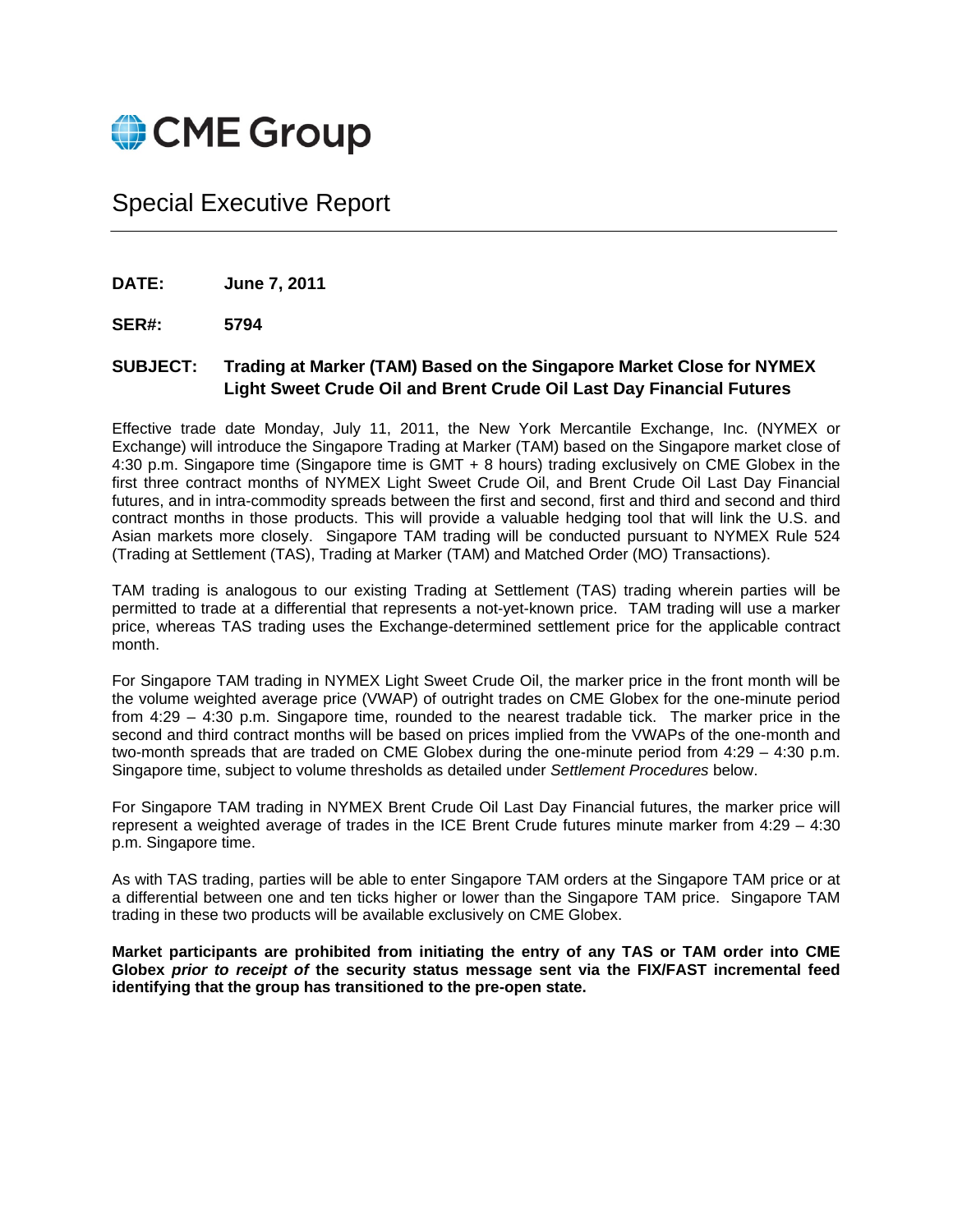SER-5794 June 7, 2011 Page 2 of 3

## **Singapore TAM-Eligible Products and Contract Months on CME Globex**

| Commodity<br>Code on<br>CME Globex | <b>Product Name and Contract Months</b>                                                                                                                                | <b>Cleared Product</b> |
|------------------------------------|------------------------------------------------------------------------------------------------------------------------------------------------------------------------|------------------------|
| <b>CLS</b>                         | <b>Light Sweet Crude Oil</b><br>spot, $2^{nd}$ and $3^{rd}$ months and<br>nearby/second month, second/third month and nearby/third month calendar spreads              | СL                     |
| <b>BZS</b>                         | <b>Brent Crude Oil Last Day Financial</b><br>spot, $2^{nd}$ and $3^{rd}$ months and<br>nearby/second month, second/third month and nearby/third month calendar spreads | BZ                     |

## **Settlement Procedures**

In accordance with Exchange Rule 813 (Settlement Price), the first three contract months in NYMEX Light Sweet Crude Oil will be settled by Exchange staff based solely upon CME Globex activity during the oneminute period from 4:29 – 4:30 p.m. Singapore time.

Exchange staff will settle the front month contract at the VWAP of the outright trades executed on CME Globex during the one-minute period from 4:29 – 4:30 p.m. Singapore time, rounded to the nearest tradable tick. The second contract month will be settled to the price implied from the VWAP of the front month/second month spreads that are traded on CME Globex during the one-minute period from 4:29 – 4:30 p.m. Singapore time, using the front month settlement as the anchor price.

The third contract month will be settled based on prices implied from the VWAPs of the one-month (e.g. July/August) and two-month (e.g. June/August) spreads that are traded on CME Globex during the oneminute period from 4:29 – 4:30 p.m. Singapore time provided that certain volume thresholds are met. Additionally, a weighting factor will be employed such that an 85% weighting factor is given to the price implied from the one-month spread and a 15% weighting factor is given to the price implied from the twomonth spread. The formula is presented below:

|                     | (((Implied Price 1 * Volume1) + (Implied Price2 * Volume2)) + ((Implied Price1 * W1) + (Implied Price2 * W2))) |
|---------------------|----------------------------------------------------------------------------------------------------------------|
| (Volume1 + Volume2) | $(W1 + W2)$                                                                                                    |
|                     |                                                                                                                |

The minimum volume thresholds for NYMEX Light Sweet Crude Oil will be 200 contracts for spreads used to settle the second month and 100 contracts for spreads used to settle the third month.

In the event that one of the spreads does not trade during the one-minute window, but volume in the other spread meets the volume threshold, then the settlement price will be the price implied by the spread that traded. If the combined volume of the component spreads does not meet the volume threshold, the midpoint of the best bids/offers in the relevant one- and two-month spreads at 4:30:00 p.m. Singapore time will be used to imply prices for the contract, and the settlement price for that contract will be the weighted average of the implied prices, with the one-month spread implied price receiving an 85% weighting, and the two-month spread implied price receiving a 15% weighting. The formula is presented below:

((Implied Price1 \* W1) + (Implied Price2 \* W2)) (W1 + W2)